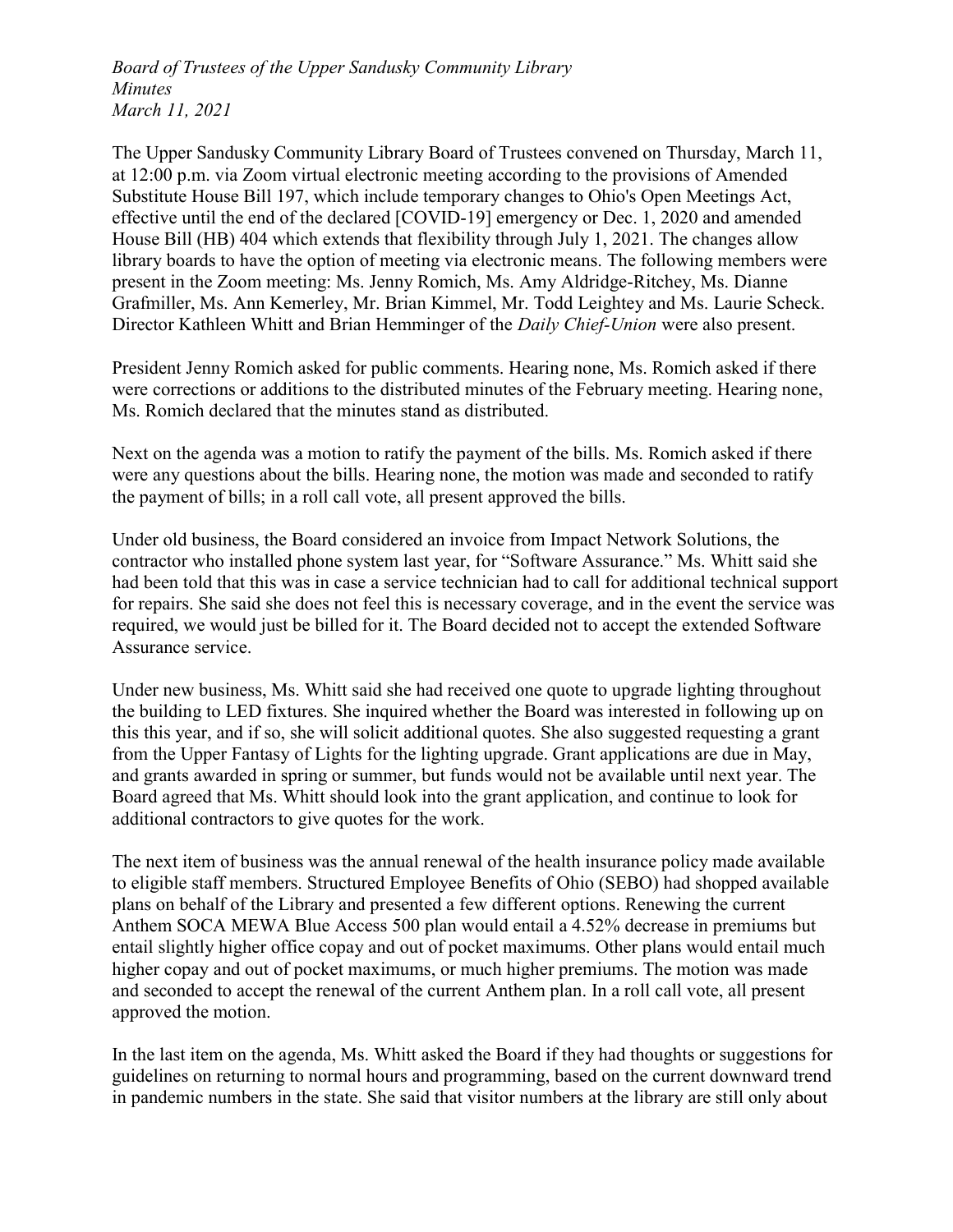Board of Trustees of the Upper Sandusky Community Library Minutes March 11, 2021

half what they were last February. Board members stated that they did not feel prepared to set guidelines at this point, but would rely on Ms. Whitt's discretion to make decisions regarding hours and programming, based on health department guidelines and best practices for the library community.

In the Director's Report, Ms. Whitt reported that:

- 1. The Ohio Department of Taxation (ODT) posted the March 2021 Public Library Fund (PLF) distribution of  $$33,331,536$  – which is  $$7.45$  million (+28.8%) above ODT's original estimate that was issued in July 2020; and \$4.58 million (+ 15.9%) more than ODT's updated estimate issued in December 2020. State revenues continue their trend of exceeding projections. According to the Office of Budget and Management (OBM), overall state tax receipts for the month of February came in \$182.9 million (or  $+$  10.6%) above estimates. OBM Director Kim Murnieks indicated that the personal income tax collections going into the state's General Revenue Fund (GRF) are up almost 31%, but that's because the tax filing season was delayed from January to February and fewer refunds were paid, so she expects that to level out.
- 2. The HVAC system repairs have been completed, and the spare cooling pump has been rebuilt.
- 3. We have had several contractors in to provide quotes for the HVAC building automation system. We are still waiting for all of the quotes to come back.
- 4. We have received an updated quote from Davis & Newcomer for the elevator automation upgrade recommended a couple of years ago. We are currently soliciting quotes from other contractors. [It was suggested that this also would be a good project for a grant request to the Fantasy of Lights.]
- 5. The touch-free water bottle filling stations were installed Friday, March 5 and Monday, March 8.
- 6. The touchless self-checkout station is scheduled to be installed on Thursday, March 11. Training for staff will be provided at that time.
- 7. Programming remains primarily virtual. The Common Readers group is meeting by Zoom, and Story Times and What's Cookin' are also online. Take and make crafts for all ages are very popular. We are holding a Peep-A-Palooza decorating contest. Entrants will obtain their own candy peeps and use them to make a creative work that will be displayed at the library between March 17 and 31. Prizes will be awarded for the top three entries in each of two classes: Age 12 and under, and age 13 to adult.
- 8. We recently learned that the publisher of Dr. Seuss's books is ceasing publication of six of his titles due to diversity concerns. We own three of these. While we plan to continue to make them available to our patrons, we have removed them from circulation and they are currently available for in house use only in order to protect them from potential damage or theft. Libraries throughout Ohio (and I assume, everywhere) are taking similar precautions.
- 9. The Ohio Department of Health is making home rapid COVID test kits available to public libraries to distribute to members of the community. This is a voluntary service. Library staff are not expected to help patrons with the tests, and the library is not intended to be used as a testing location. Over 100 Ohio library systems are already participating in the program. I